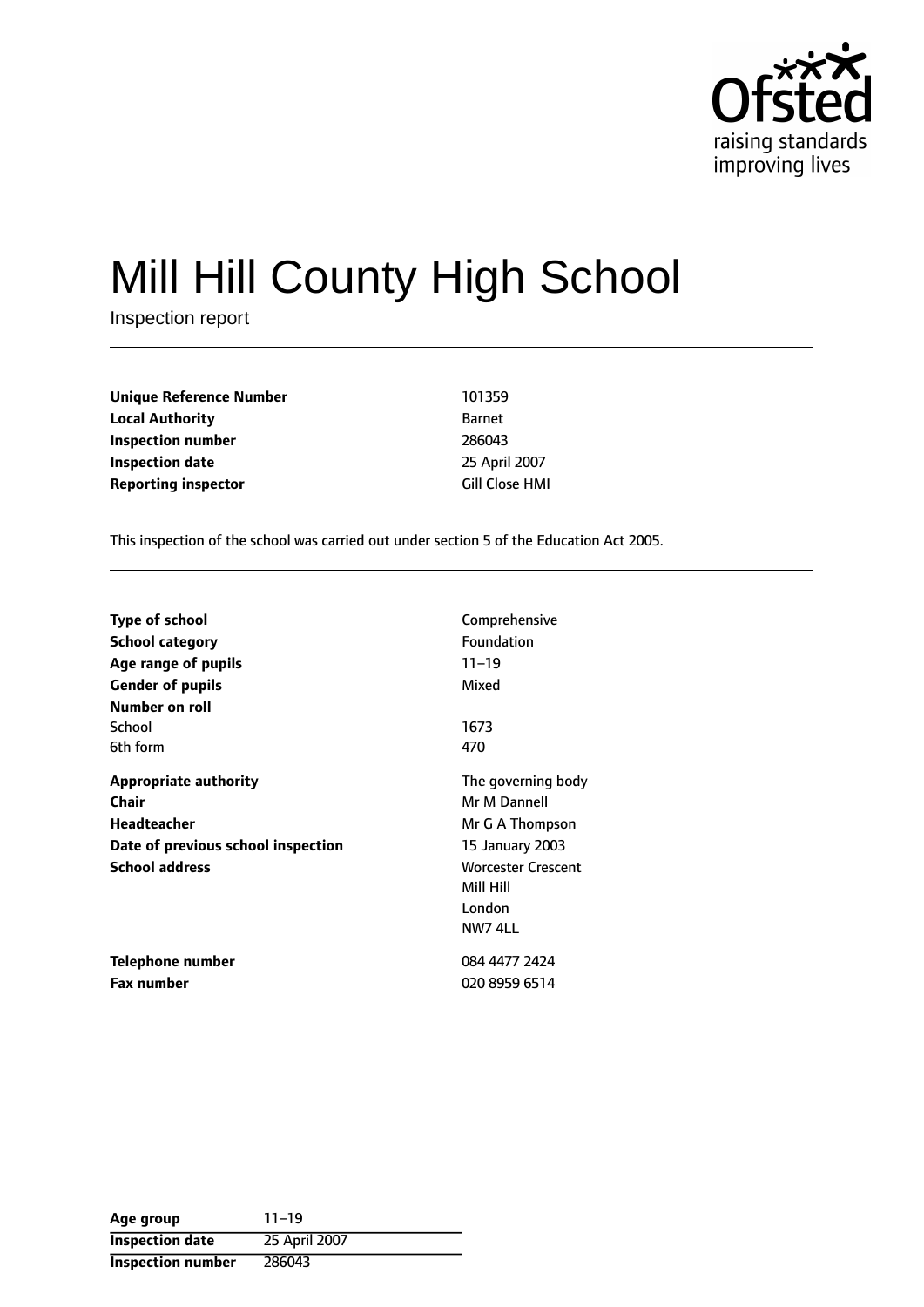.

© Crown copyright 2007

#### Website: www.ofsted.gov.uk

This document may be reproduced in whole or in part for non-commercial educational purposes, provided that the information quoted is reproduced without adaptation and the source and date of publication are stated.

Further copies of this report are obtainable from the school. Under the Education Act 2005, the school must provide a copy of this report free of charge to certain categories of people. A charge not exceeding the full cost of reproduction may be made for any other copies supplied.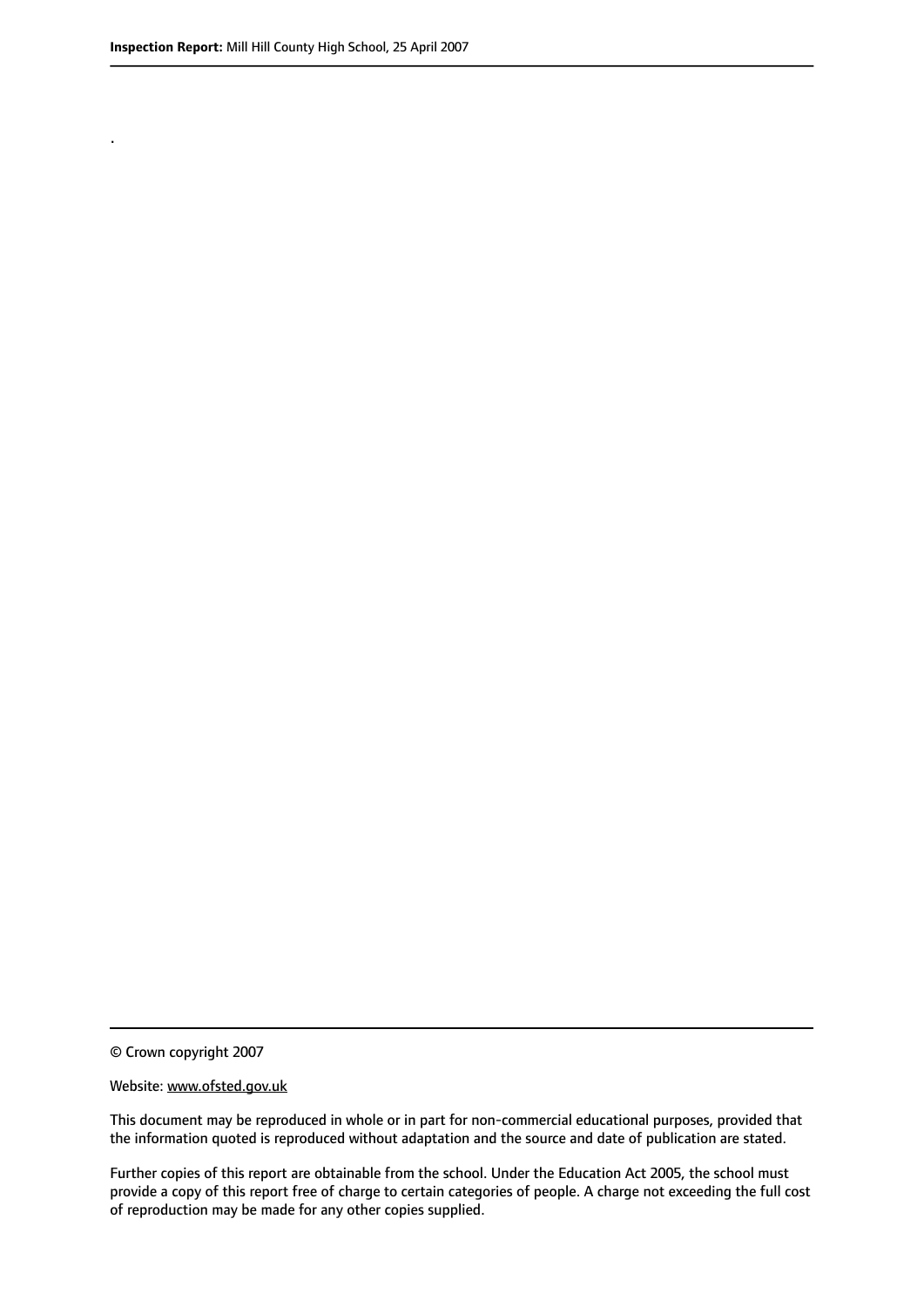# **Introduction**

The inspection was carried out by one of Her Majesty's Inspectors and two Additional Inspectors.

## **Description of the school**

The school has been a specialist technology college since 1994. Students come from a wide range of socio-economic backgrounds, with a lower than average proportion eligible for free school meals. Most of them live in nearby parts of Barnet, but some live further away and one fifth lives outside the borough. Attainment on entry varies but is above average overall. Few students join the school after the beginning of Year 7. Over half of the students are from a range of minority ethnic groups. One quarter of students speaks a first language other than English but few are at an early stage of learning English. The proportion of students with learning difficulties or disabilities is below average but the number with statements of special educational need is high and reflects a wide range of difficulties and disabilities. The number of students in the main school and in the sixth form has increased since the last inspection. The school runs a unit for 27 students with emotional and behavioural difficulties at its Oak Hill site, five miles from the main school. This serves the whole of the borough and currently has no students who have been referred from the main school.

# **Key for inspection grades**

| Grade 1 | Outstanding  |
|---------|--------------|
| Grade 2 | Good         |
| Grade 3 | Satisfactory |
| Grade 4 | Inadequate   |
|         |              |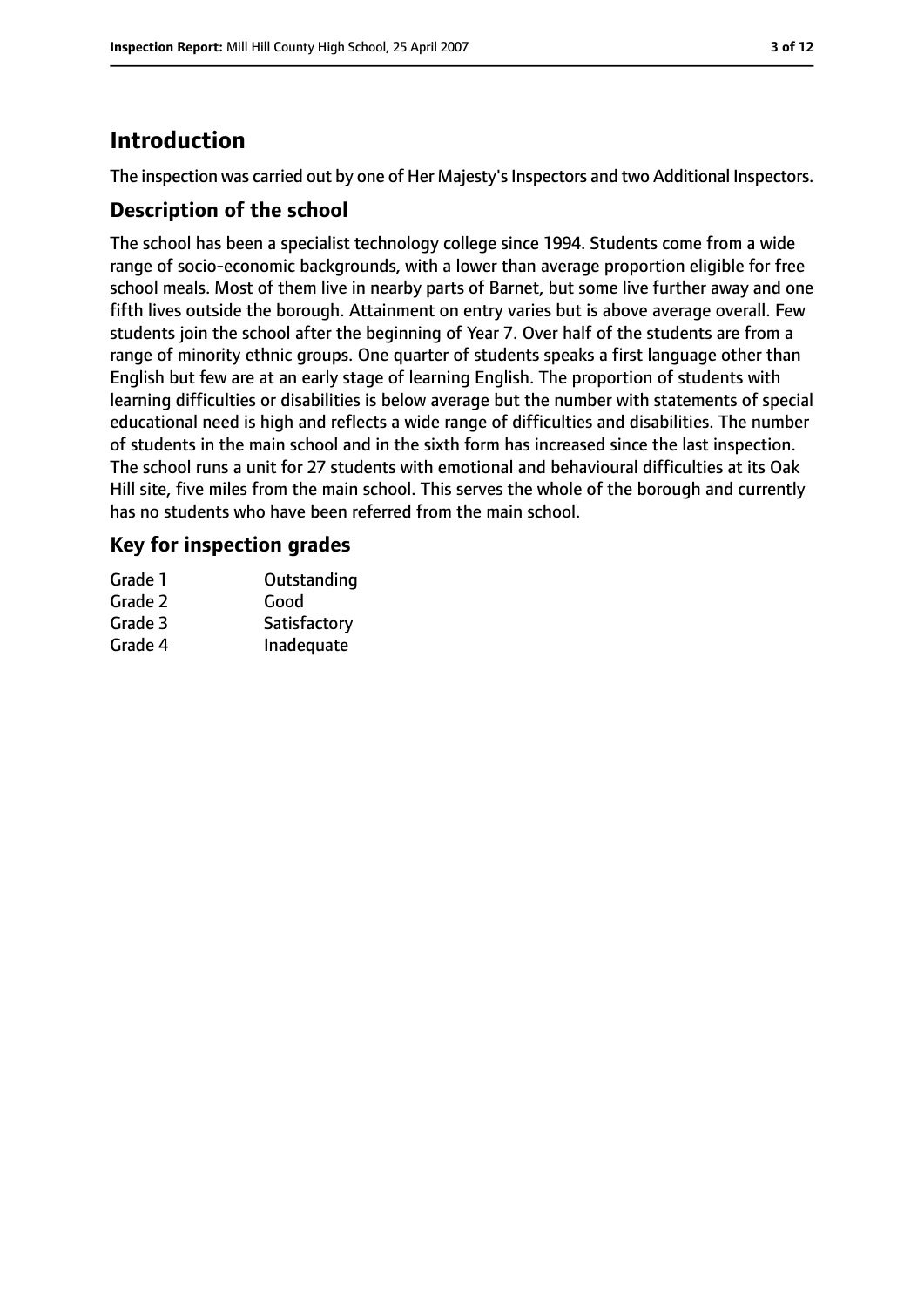# **Overall effectiveness of the school**

#### **Grade: 2**

This is a good school with some outstanding features, in which parents express strong confidence. In the main school and sixth form, students make good progress overall to reach exceptionally high standards at the end of Years 9 and 11 and at A level. In some subjects they make better progress than others. Students with statements of special educational need in the main school make excellent progress and those at the Oak Hill campus make good or better progress.

The excellent care, guidance and support underpin students' outstanding personal development and well-being. Students make an excellent contribution to the very harmonious community, keenly taking part in a wide range of activities and helping each other. They very much enjoy coming to school and their spiritual, moral, social and cultural development is outstanding. The school's very inclusive approach ensures that staff know students extremely well and provide strong support for their individual needs. The school has welcomed an increasing number of students with statements of special educational need and structured excellent support systems for them. The school uses data on the performance of individuals and groups well to raise students' progress, but there are still some instances of satisfactory progress in subjects. The school has made recent improvements in its use of data and has rightly highlighted it as a priority for continued development.

Teaching and learning are good. Teachers set high expectations and students work hard. Students with learning difficulties or disabilities in the main school and Oak Hill receive outstanding support that enables them to take a full part in lessons. While much teaching is good or better, the school has identified some that does not meet these standards. Written feedback on students' work does not always guide them well enough on how to improve. The school has fittingly identified this as a key area for development. The curriculum is outstanding. It offers excellent breadth with a very wide range of enrichment activities.

Leadership and management are good. Across the main school and unit, inspiring leadership provides an excellent drive for improvement. Staff work well together. Monitoring of teaching is good overall, although its impact varies across departments. The school is accurate in judging its overall effectiveness to be good and in identifying areas where there is room for more rigorous and systematic monitoring of provision. The school surveys views of parents, students and staff annually and most parents agree that their views are taken into account. Governors have had a good impact on health and safety but a few statutory requirements relating to other areas are not fully in place. Through its specialist technology status, the school has been particularly successful in improving provision, notably for information and communication technology (ICT), and in working with its community partners. The school'simprovementssince the last inspection demonstrate its good capacity to continue to improve.

# **Effectiveness and efficiency of the sixth form**

## **Grade: 2**

The sixth form is good. Students make good progress and reach exceptionally high standards at A level. They make better progress in some subjects than others and benefit from good teaching overall. Students are very successfully prepared for future employment and education, including entry to Oxford and Cambridge Universities. The outstanding care and range of opportunities to contribute to the school community enable students to reach exceptionally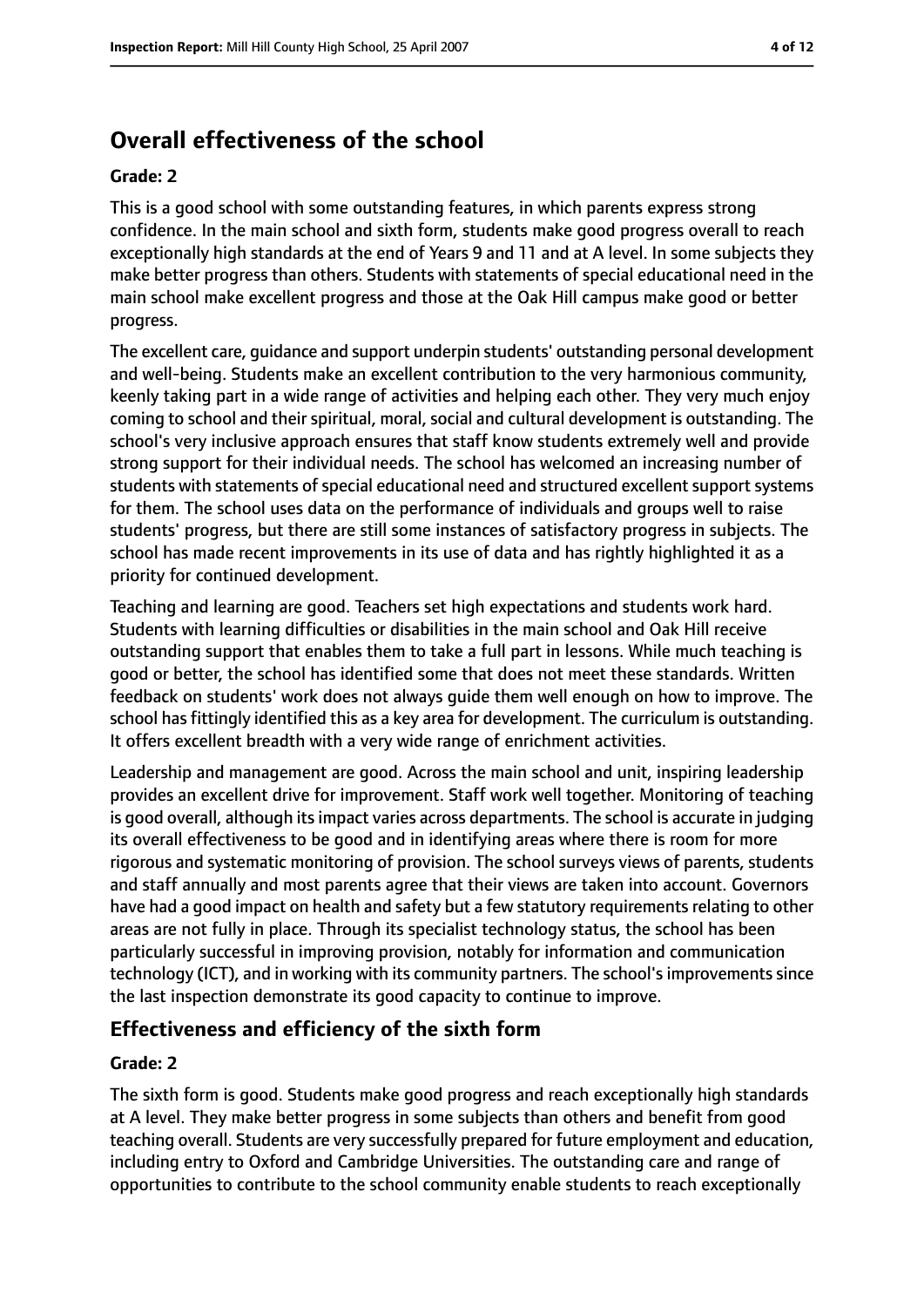high standards of personal development. They benefit from an excellent range of courses leading to qualifications at A and AS level, and a small number of vocational courses. Few students take advantage of the programme of physical activities. The sixth form is led and managed well, with leadership that has provided a vision and excellent drive for improvement.

# **What the school should do to improve further**

- To achieve good or better teaching and progress across all subjects, increase the consistency and impact of monitoring of provision.
- Use feedback and tracking of groups and individuals more consistently to help all students improve.

# **Achievement and standards**

## **Grade: 2**

## **Grade for sixth form: 2**

Achievement is good overall and in the sixth form. Students make good progress overall during each key stage, and better progress in some subject than others. Students reach exceptionally high standards at the end of Key Stages 3 and 4, and at A level. Standards are broadly average at AS level and in the two vocational A levels. In the sixth form, students made excellent progress in 2006 in some subjects. In the few subjects in the sixth form or at Key Stage 4 in which students made less than expected progress in 2006, the school has strong evidence that current students are on track to make expected progress overall.

Students with statements of special educational need who study in the main school are making excellent progress and those at the Oak Hill campus are making good or better progress. Other students with learning difficulties are making at least satisfactory progress.

# **Personal development and well-being**

## **Grade: 1**

## **Grade for sixth form: 1**

Students' personal development and well-being are outstanding. Students greatly enjoy school, learn enthusiastically and keenly participate in the wide range of activities provided for them. Students have high self-esteem, respect others, have a strong sense of what is right and wrong, and mix easily. The school is a very harmonious community in which relationships and behaviour are excellent. The few minor incidents are dealt with effectively by staff and students, many of whom work keenly as anti-bullying representatives or peer listeners. Through these and many other ways students make an excellent contribution to the community. They participate well in the democratic process through electing school councillors and putting forward suggestions for improvements. The school councillors make an outstanding contribution to the school community and work effectively with sixth form students to bring about improvements in many aspects of school life. The vast majority of students have very good attendance but a small number do not attend well. Students at Oak Hill make excellent progressin their emotional development.

Students' spiritual, moral, social and cultural development is outstanding. Students showed great sensitivity when contributing to the school's remembrance service. They appreciate the arts, and thoroughly enjoy taking part in plays and musical events. Sixth form students showed great skill and maturity when presenting a dramatic scenario to students in Year 7 to help them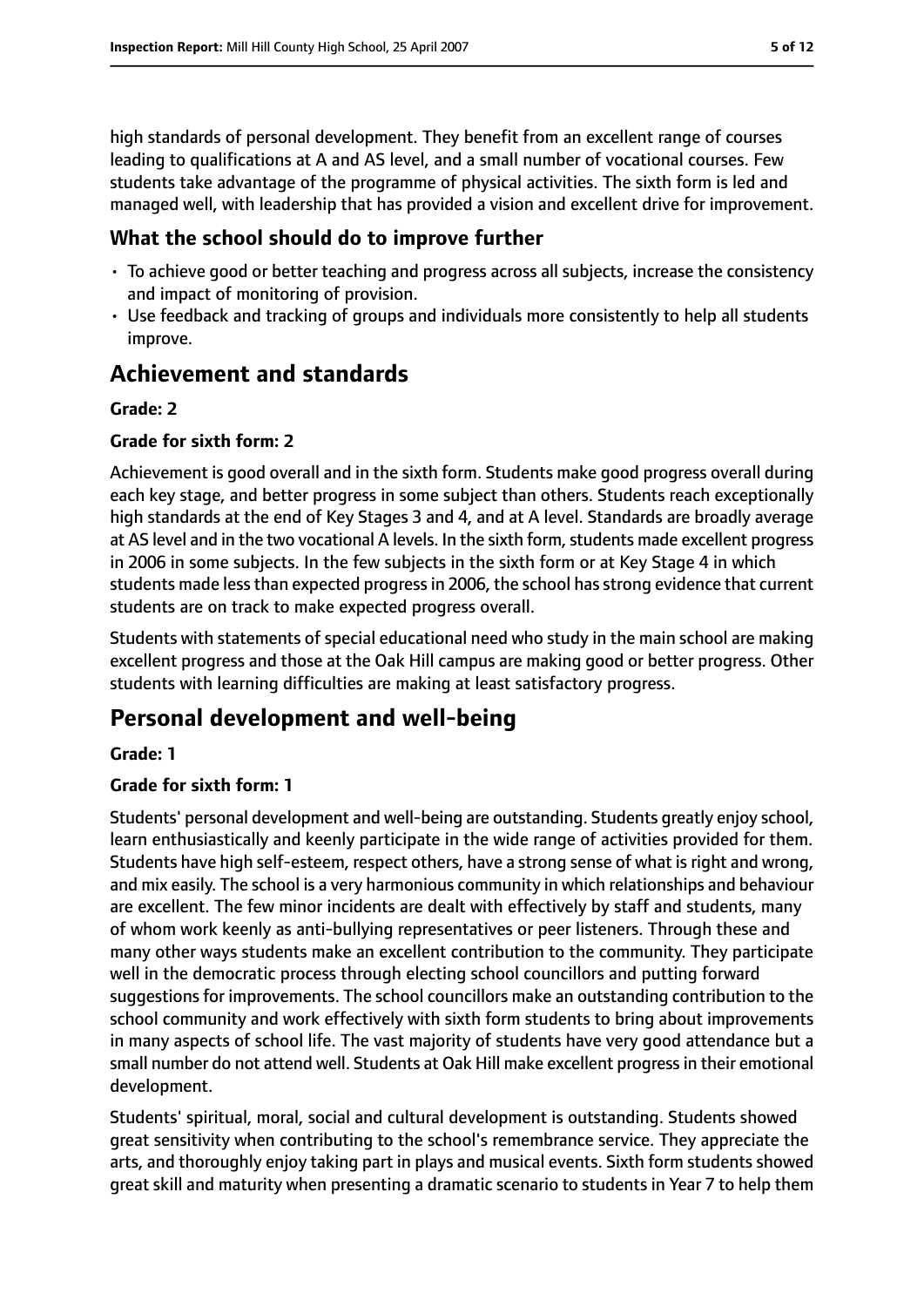counteract bullying. Students have a good awareness of what constitutes healthy living through their work in personal and social education and in science. They feel very safe in the school and that they have someone to turn to if they have any concerns. Because students have such a good mastery of the basic skills and have strong social skills, their preparation for the world of work is excellent.

# **Quality of provision**

## **Teaching and learning**

#### **Grade: 2**

#### **Grade for sixth form: 2**

Teaching and learning are good. Teachers display strong subject knowledge. They set high expectations and build very good professional relationships within which students respond very positively. Students work hard, complete their homework and participate well in lesson activities. Through very good understanding of students' individual needs, staff provide excellent support that gives students with learning difficulties or disabilities equal access to lessons. At Oak Hill, skilful management including early intervention and adept use of praise helps students to make good progress. While much teaching is good or better, the school has identified some teaching that does not meet these standards. In some of the strongest teaching, students reflect carefully to assess their own progress and identify targets for improvement, or they collaborate constructively on well designed group activities. In some lessons there is room for teachers to involve students more in evaluating what they have learnt, for example at the end of a lesson, and to monitor students' progress more closely then intervene more effectively to enhance it. Marking of students' work does not always give them clear targets to work towards or good enough guidance on how to improve; the school has rightly selected this as a key area for development.

# **Curriculum and other activities**

#### **Grade: 1**

## **Grade for sixth form: 1**

The curriculum is excellent. It serves the individual needs of students and provides opportunities for them to develop their basic skills, broaden their knowledge, and deepen their understanding. In addition to technology specialist provision, it includes performing arts courses, for example, students study dance and drama at Key Stage 3. At Key Stage 4, students take a broad course in which design and technology, a language and half courses in ICT and religious education (RE) are compulsory, although the time available for physical education (PE) is less than recommended. Students in Year 8 learn about the world of work by joining parents in their workplace for one day, and students in Year 10 benefit from work experience. Some students follow vocational and college courses, and the school is rightly working on increasing the range of vocational courses for ages 14 to 19. Students at Oak Hill have a broad curriculum including vocational courses at college such as carpentry and childcare, alongside a very effective emphasis on raising standards in English, mathematics and science.

In the sixth form there is an excellent range of courses leading to qualifications at A and AS level, and a few vocational courses. These include a one-year ICT course that provides effective access to employment, training or advanced level courses for a small number of students whose GCSE qualifications are lower than those required for direct entry to advanced level courses.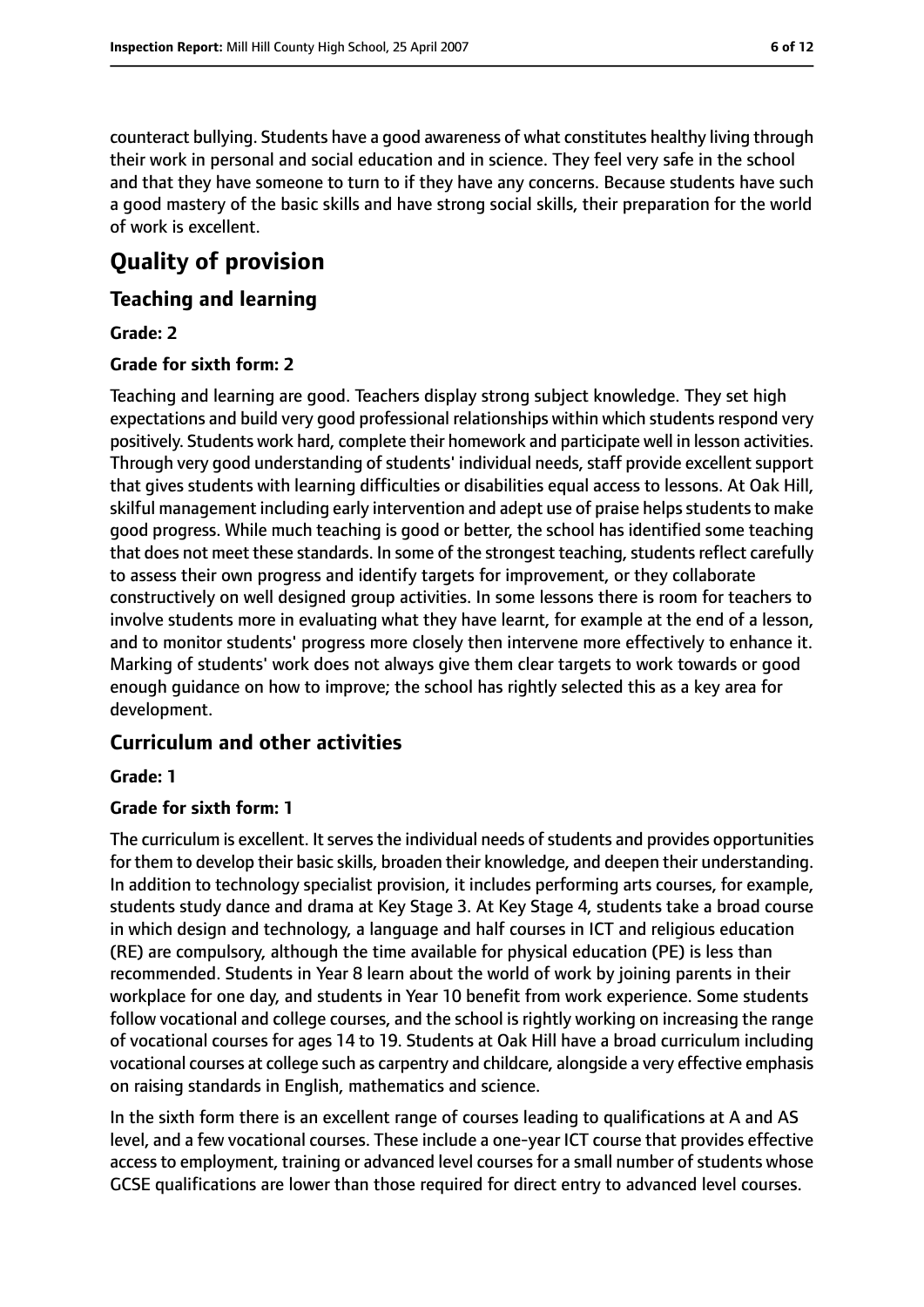Since the last inspection, the arrangements for developing and assessing ICT skills for all sixth formers have improved. Few students take advantage of the programme of physical activities and statutory requirements for RE are not met, as was the case in the last two inspections.

The school provides an outstanding range of extra-curricular activities and enrichment opportunities, such as trips. Some of these, for example the Year 7 chorus, involve all students and optional ones are very well-attended.

## **Care, guidance and support**

#### **Grade: 1**

#### **Grade for sixth form: 1**

The care, guidance and support of students are outstanding. Form tutors know students well and successfully establish a sense of community in their class. The school's very inclusive approach supports students' individual needs and helps to raise their self-esteem. It also enables them to reach a high standard of behaviour, and provides effective help for those who find this difficult to achieve. Vulnerable students receive sensitive help and quidance. Students with learning difficulties or disabilities in the main school are carefully identified and given outstanding support. For example, this provides access to PE for blind and visually impaired students. Students at the Oak Hill site also receive outstanding care, guidance and support, including from a range of outside agencies.

Scrupulous attention is paid to health and safety. Clear policies, careful monitoring, and decisive action to address potential hazards ensure a very safe learning environment. The school takes particular care in addressing risk factors associated with visits outside school. It is also very vigilant about safeguarding its students. Checks on adults working in school have been carried out diligently and very thorough child protection procedures are in place.

The school has made and is continuing to make improvements in the use of data to monitor the progress of individual students and groups, to identify any underachievement and to put in place measures to help students meet targets. While this contributes to good progress overall, there remain some subjects in which progress is satisfactory. The school's use of data to inform academic guidance and support is good, with some variation across the school. In its improvement plan, the school has rightly highlighted this area as one for continued development.

# **Leadership and management**

## **Grade: 2**

## **Grade for sixth form: 2**

Leadership and management are good. Within both the main school and unit, leadership is inspiring with a vision that provides an excellent impetus for improvement. Staff are involved in evaluation and improvement planning. They work well together and exude enthusiasm for teaching and learning. The school surveys parents, teachers and students annually. Its self-evaluation is open and honest, and accurate in judging its overall effectiveness to be good.

The impact of monitoring performance is good. Within some areas and departments, monitoring is particularly strong. Here it has helped teaching improve to being good or better and supported good progress. There is room for greater consistency in monitoring across the school, including the sixth form, to raise even more of the teaching to good and the progress to good in more subjects. The school has recently introduced a rolling programme of robust evaluations of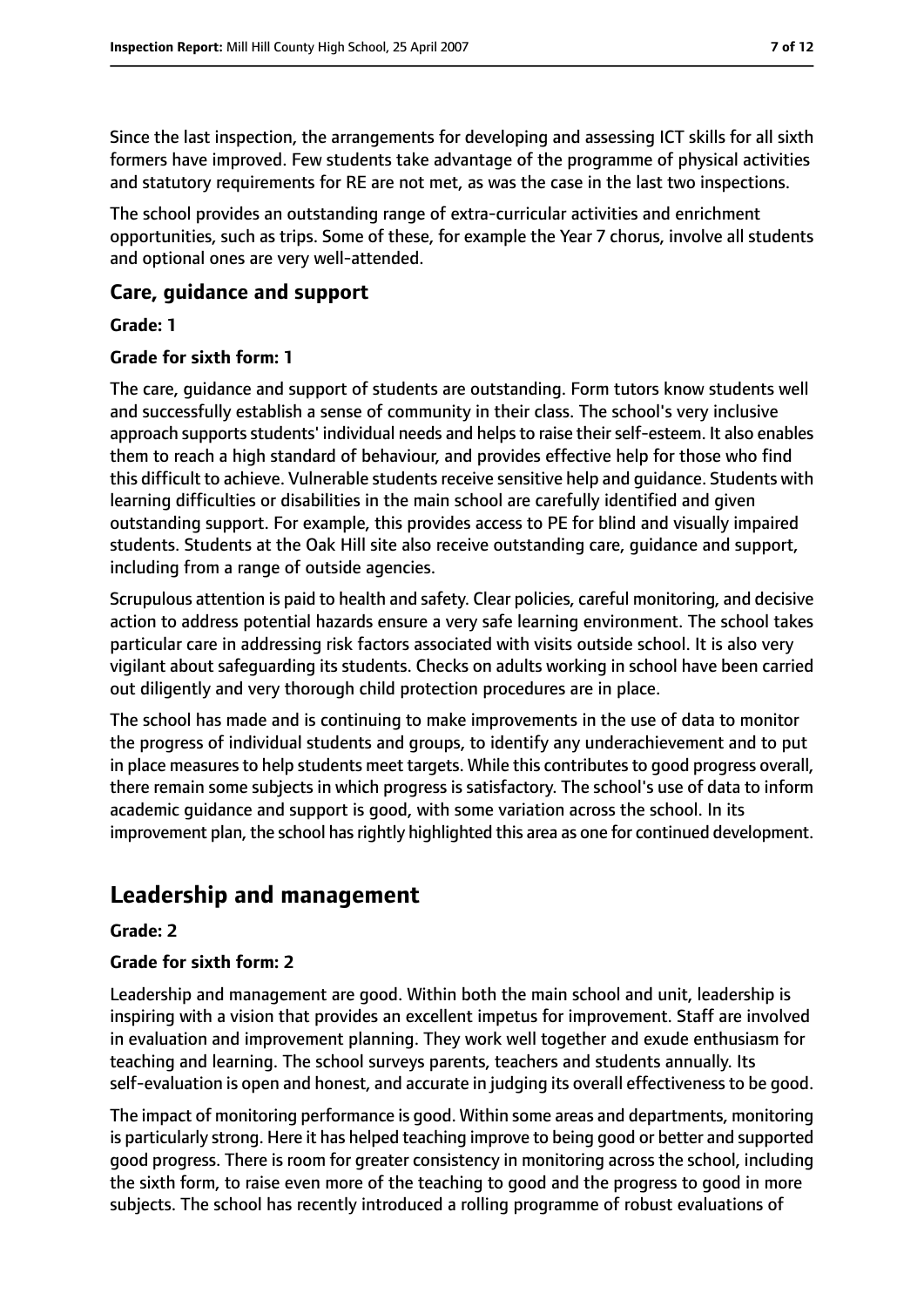departments. They have rightly identified areas for more rigorous and systematic ongoing monitoring of provision.

Governors are kept informed and meet regularly. They have had a good impact on developments in health and safety. Nevertheless, a few statutory requirements in other areas are not fully in place.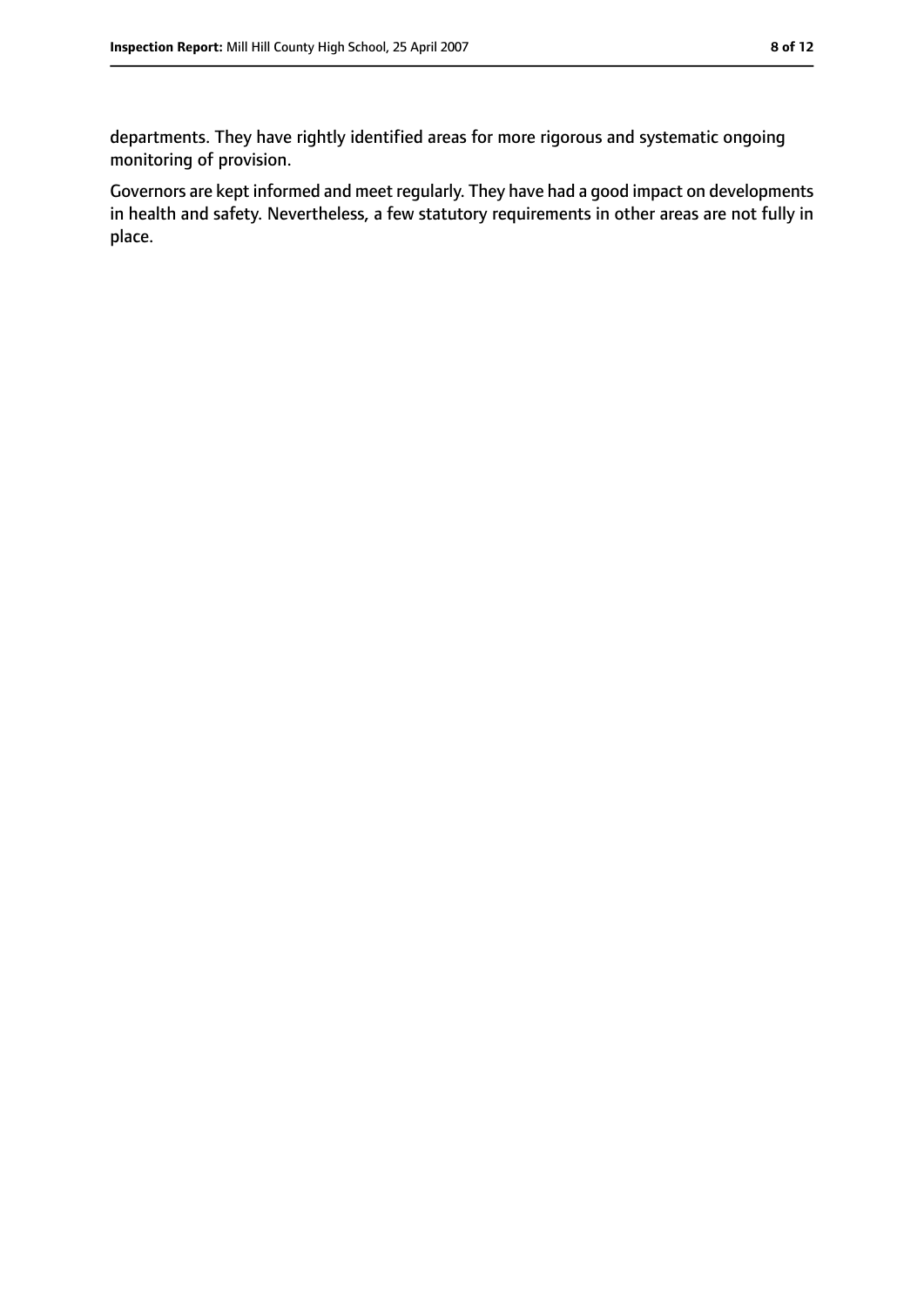**Any complaints about the inspection or the report should be made following the procedures set out in the guidance 'Complaints about school inspection', which is available from Ofsted's website: www.ofsted.gov.uk.**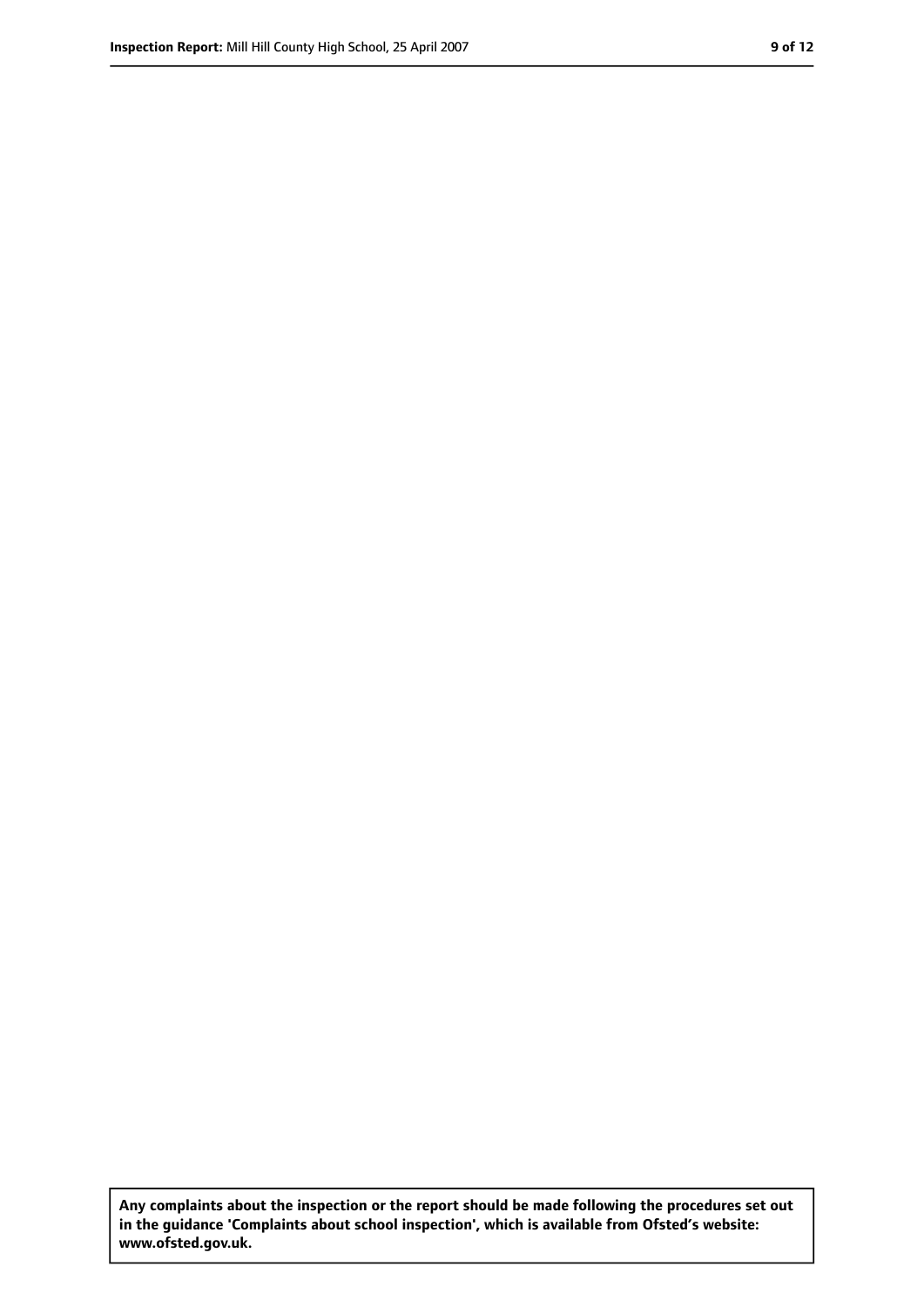# **Inspection judgements**

| Key to judgements: grade 1 is outstanding, grade 2 good, grade 3 satisfactory, $\vert$ | <b>School</b>  | $16-19$ |
|----------------------------------------------------------------------------------------|----------------|---------|
| and grade 4 inadeguate                                                                 | <b>Overall</b> |         |

# **Overall effectiveness**

| How effective, efficient and inclusive is the provision of<br>education, integrated care and any extended services in meeting<br>the needs of learners? |     |     |
|---------------------------------------------------------------------------------------------------------------------------------------------------------|-----|-----|
| How well does the school work in partnership with others to<br>promote learners' well-being?                                                            |     |     |
| The effectiveness of the school's self-evaluation                                                                                                       |     |     |
| The capacity to make any necessary improvements                                                                                                         |     |     |
| Effective steps have been taken to promote improvement since<br>the last inspection                                                                     | Yes | Yes |

# **Achievement and standards**

| How well do learners achieve?                                                                               |  |
|-------------------------------------------------------------------------------------------------------------|--|
| The standards <sup>1</sup> reached by learners                                                              |  |
| How well learners make progress, taking account of any significant<br>variations between groups of learners |  |
| How well learners with learning difficulties and disabilities make<br>progress                              |  |

# **Personal development and well-being**

| How good is the overall personal development and<br>well-being of the learners?                                  |  |
|------------------------------------------------------------------------------------------------------------------|--|
| The extent of learners' spiritual, moral, social and cultural                                                    |  |
| development                                                                                                      |  |
| The behaviour of learners                                                                                        |  |
| The attendance of learners                                                                                       |  |
| How well learners enjoy their education                                                                          |  |
| The extent to which learners adopt safe practices                                                                |  |
| The extent to which learners adopt healthy lifestyles                                                            |  |
| The extent to which learners make a positive contribution to                                                     |  |
| the community                                                                                                    |  |
| How well learners develop workplace and other skills that will<br>contribute to their future economic well-being |  |

# **The quality of provision**

| How effective are teaching and learning in meeting the<br>full range of the learners' needs?          |  |
|-------------------------------------------------------------------------------------------------------|--|
| How well do the curriculum and other activities meet the<br>range of needs and interests of learners? |  |
| How well are learners cared for, guided and supported?                                                |  |

 $^1$  Grade 1 - Exceptionally and consistently high; Grade 2 - Generally above average with none significantly below average; Grade 3 - Broadly average to below average; Grade 4 - Exceptionally low.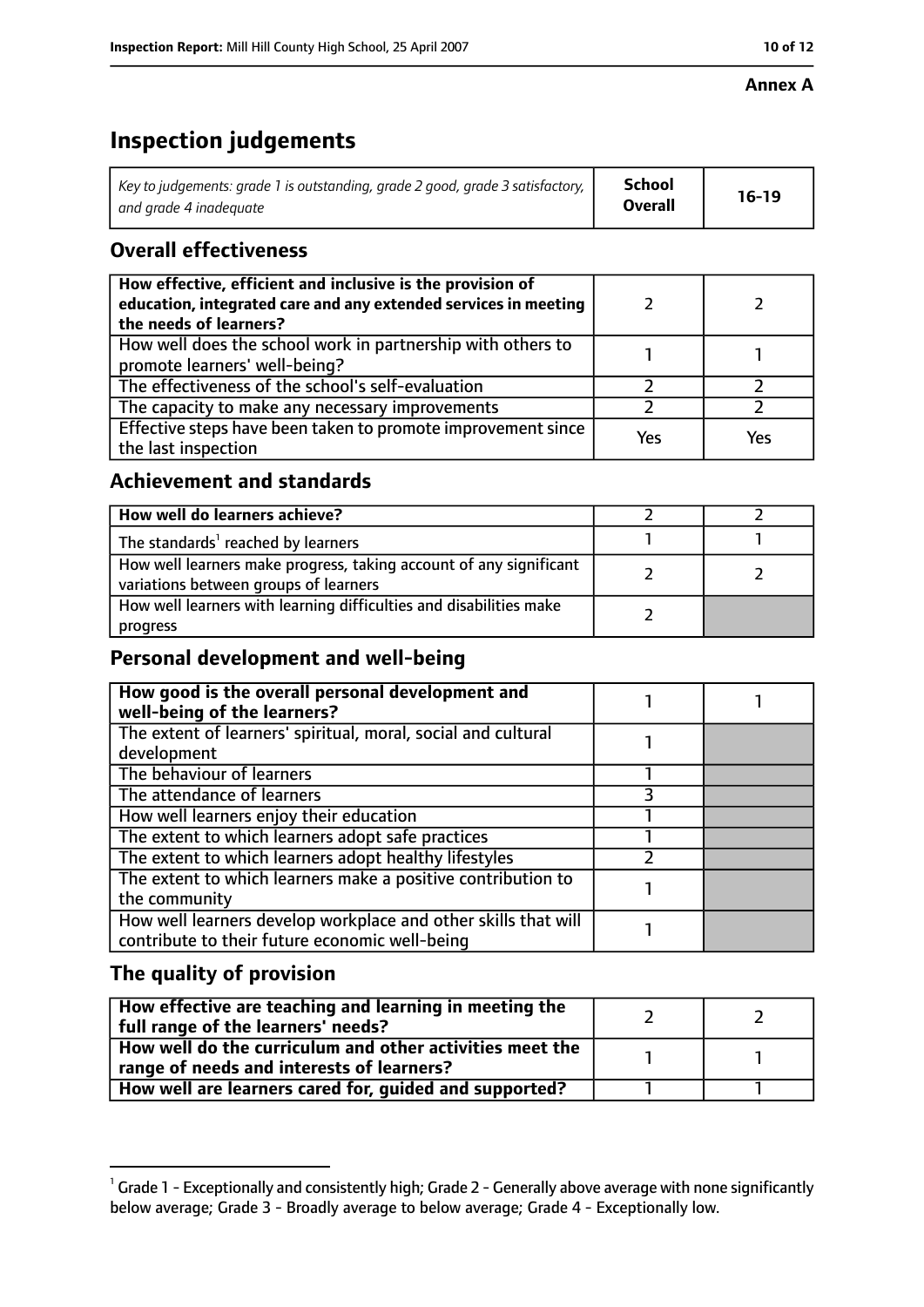#### **Annex A**

# **Leadership and management**

| How effective are leadership and management in raising<br>achievement and supporting all learners?                                                 |           |     |
|----------------------------------------------------------------------------------------------------------------------------------------------------|-----------|-----|
| How effectively leaders and managers at all levels set clear<br>direction leading to improvement and promote high quality of<br>care and education |           |     |
| How effectively performance is monitored, evaluated and<br>improved to meet challenging targets                                                    | 7         |     |
| How well equality of opportunity is promoted and discrimination<br>tackled so that all learners achieve as well as they can                        | 7         |     |
| How effectively and efficiently resources, including staff, are<br>deployed to achieve value for money                                             | 7         |     |
| The extent to which governors and other supervisory boards<br>discharge their responsibilities                                                     |           |     |
| Do procedures for safeguarding learners meet current<br>qovernment requirements?                                                                   | Yes       | Yes |
| Does this school require special measures?                                                                                                         | <b>No</b> |     |
| Does this school require a notice to improve?                                                                                                      | <b>No</b> |     |